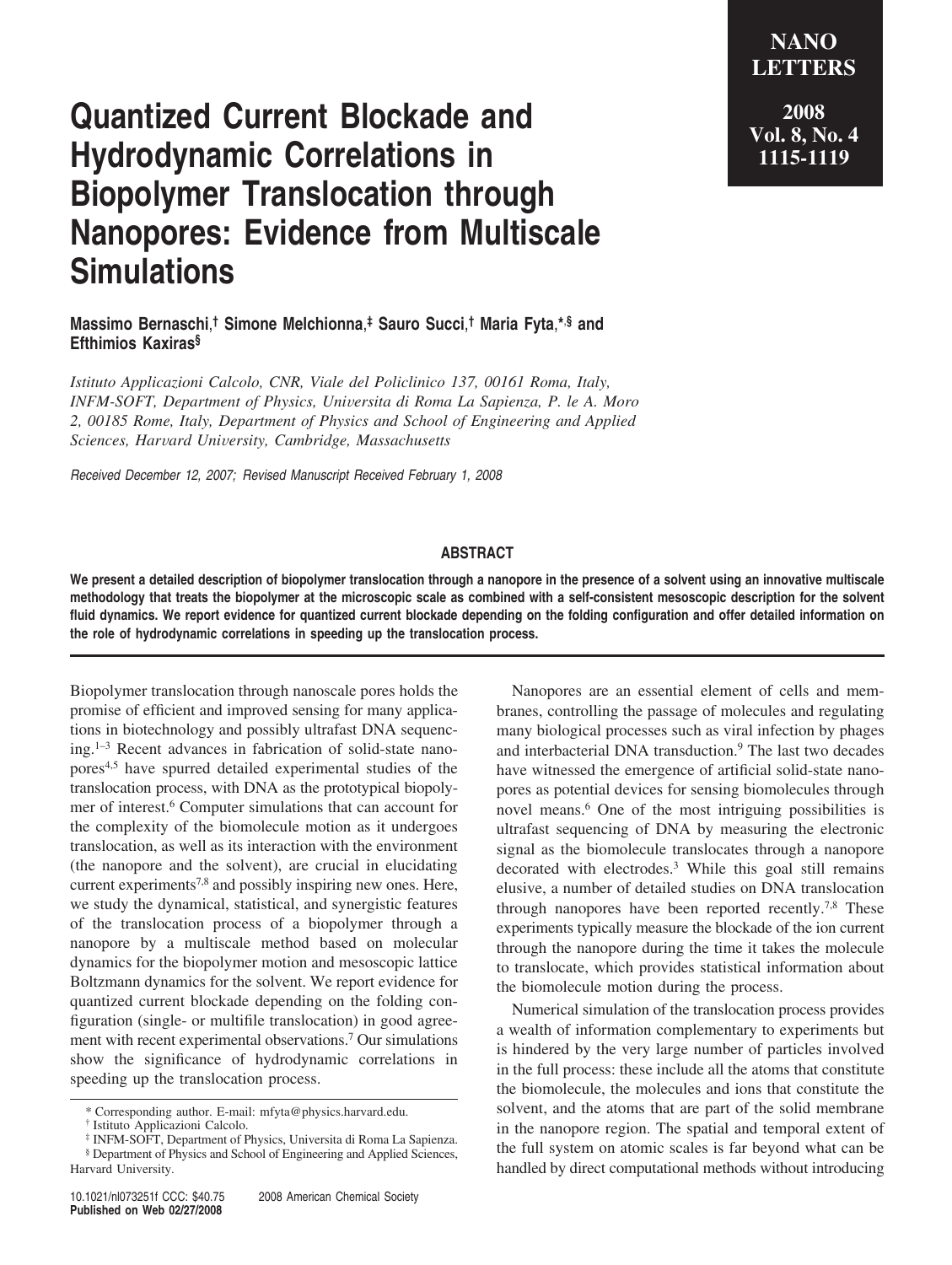major approximations. Some universal features of translocation have been analyzed by means of suitably simplified statistical schemes,<sup>10</sup> and nonhydrodynamic coarse-grained or microscopic models $11-13$  or other mesoscopic approaches.<sup>14</sup> Many atomic degrees of freedom, and especially those of the solvent and the membrane wall, are uninteresting from the biological point of view. The problem naturally calls for a multiscale computational approach that can elucidate the interesting experimental measurements while coarse-graining the less important degrees of freedom.

We have developed a multiscale method for treating the dynamics of biopolymer translocation<sup>15</sup> and performed an extensive set of numerical simulations, combining constrained molecular dynamics (MD) for the polymer motion with a lattice-Boltzmann (LB) treatment of the solvent hydrodynamics.16 The biopolymer transits through a nanopore under the effect of a localized electric field applied across the pore, mimicking the experimental setup.8 The simulations provide direct computational evidence of quantized current blockade and confirm the experimentally surmised multiplefile translocation: the molecule passes through the pore in a multistranded fold configuration when the pore is sufficiently wide. The simulations offer detailed information about several experimentally difficult issues, in particular the role of hydrodynamic correlations in speeding up the translocation process.

A three-dimensional box of size  $N_x h \times N_y h \times N_z h$  lattice units, with  $h = \Delta x$  the spacing between lattice points, contains the solvent and the polymer. We take  $N_x = 2N_y$ ,  $N_v = N_z$ ; a separating wall is located in the midsection of the *x* direction,  $x = hN_x/2$ . We use  $N_x = 100$  and  $N_0 = 400$ , where  $N_0$  is the total number of beads in the polymer. At the center of the separating wall, a cylindrical hole of length  $l_{\text{hole}} = 10$  *h* and diameter  $d_{\text{p}}$  is opened. Three different pore sizes  $(d_p = 5h, 9h, 17h)$  have been used in the current simulations. Translocation is induced by a constant electric field acting along the *x* direction and confined to a cylindrical channel of the same size as the hole, and length  $l_p = 12h$ along the streamwise (*x*) direction. All parameters are measured in units of the lattice Boltzmann time step and spacing, ∆*t* and ∆*x*, respectively, which are both set equal to 1. The MD time step is five times smaller than ∆*t* . The pulling force associated with the electric field in the experiments is  $q_eE = 0.01$  and the temperature is  $k_B T/m =$ 10-<sup>4</sup> . The monomers interact through a Lennard-Jones 6–12 potential with parameters  $\sigma = 1.8$  and  $\epsilon = \times 10^{-4}$ , and the bond length among the beads is set at  $h = 1.2$ . The solvent bond length among the beads is set at  $b - 1.2$ . The solvent is set at a density  $\rho_{\text{LB}}$ , with a kinematic viscosity  $v_{\text{LB}}$  and a drag coefficient  $\gamma = 0.1$ .

We chose the separation *d* between the beads to be equal to the persistence length of double-stranded DNA, that is 50 nm, and define the lattice spacing to be  $d/1.2 = 40$  nm. The hole diameter is 3∆*x*. The repulsive interaction between the beads and the wall (with parameter  $\sigma_w = 1.5\Delta x^{17}$ ) leaves an effective hole of size equal to ∼5 nm. Having set the value of  $\Delta x$ , we choose the time step so that the kinematic viscosity is expressed as:  $\nu_w = \nu_{LB} \Delta x^2 / \Delta t$ , with  $\nu_w$  the viscosity of water (10<sup>-6</sup> m<sup>2</sup>/s) and  $\nu_w$  the numerical value viscosity of water  $(10^{-6} \text{ m}^2/\text{s})$  and  $v_{LB}$  the numerical value

of the viscosity in LB units; this procedure gives ∆*t* ∼ 160 ps, with  $v_{LB} = 0.1$ . To ensure numerical stability, the relation  $\gamma \Delta t$  < 1 must be satisfied. Having established the value of  $\Delta t$ , we need to adjust the value of the drag coefficient accordingly,  $\gamma \leq 6 \times 10^9 \text{ s}^{-1}$ . This is significantly smaller<br>than an estimate of the friction based on Stoke's law for than an estimate of the friction based on Stoke's law for DNA,<sup>18</sup> which is equivalent to an underdamped system, or an artificially inflated bead mass. This approach is consistent with the coarse graining of the time evolution in the coupled LB-MD scheme.

We focus on the fast translocation regime in which the translocation time,  $t_x$ , is much smaller than the Zimm time, which is the typical relaxation time of the polymer toward its native (minimum energy, maximum entropy) configuration. This corresponds to the strong-field condition  $q_eEblkT > 1$ . In this regime, simple one-dimensional Brownian models,<sup>19</sup> or Fokker–Planck representations, cannot apply because the various monomer units do not have time to decorrelate before completing translocation. The ensemble of simulations is generated by different realizations of the initial polymer configuration to account for the statistical nature of the process. Initially, the polymer is generated by a three-dimensional random walk algorithm with different random numbers for each polymer configuration and one bead chosen randomly constrained at the pore entrance. Then the polymer is allowed to relax for  $\sim 10^4$  molecular dynamics steps without including the fluid solvent in the relaxation while keeping the bead at the pore entrance fixed. We define as time zero  $(t = 0)$ , the time after the relaxation, when the fluid motion is also added, the pulling force begins to act and the translocation process is initiated; at this moment, the bead at the pore entrance is also allowed to move. At this stage, we do not include any electrostatic interactions within our model for reasons of computational simplicity. As far as the biopolymer motion in the bulk of the solvent is concerned, this may actually be a good approximation of experimental conditions with high salt concentration, which leads to strong screening of electrostatic interactions. The situation at the pore region may require more refined treatment, beyond the scope of the present work.

In Figure 1a, we present the number of pore-resident beads  $N_r(t)$  as a function of time, for a narrow  $(d_p = 5h)$ , midsized  $(d_p = 9h)$ , and large  $(d_p = 17h)$  pore, with *h* the mesh spacing of the lattice Boltzmann simulation, for representative (fastest, slowest, and average speed) trajectories. Simulations are repeated over an ensemble of 400 realizations of different initial conditions and for total polymer lengths up to  $N_0 = 400$ . Time is measured in units of  $t_1^E$ , the time it would take for the polymer to translocate if the monomers were to take for the polymer to translocate if the monomers were to proceed in single-file configuration at the drift speed; this speed is given by  $v_E = q_e E / \gamma m$ , with  $q_e$  and *m* the charge and mass of the monomer, *E* the external electric field, and *γ* the hydrodynamic drag. This gives  $t_1^E = bN_0/v_E = 12N_0$ , and the number of monomers in the pore for single file and the number of monomers in the pore for single file translocation is  $N_1 = 10$  for the parameters used here.

Figure 1a clearly shows the highly nonlinear dynamics of the translocation process: In the initial stage of the translocation, the nanopore gets populated, with the number of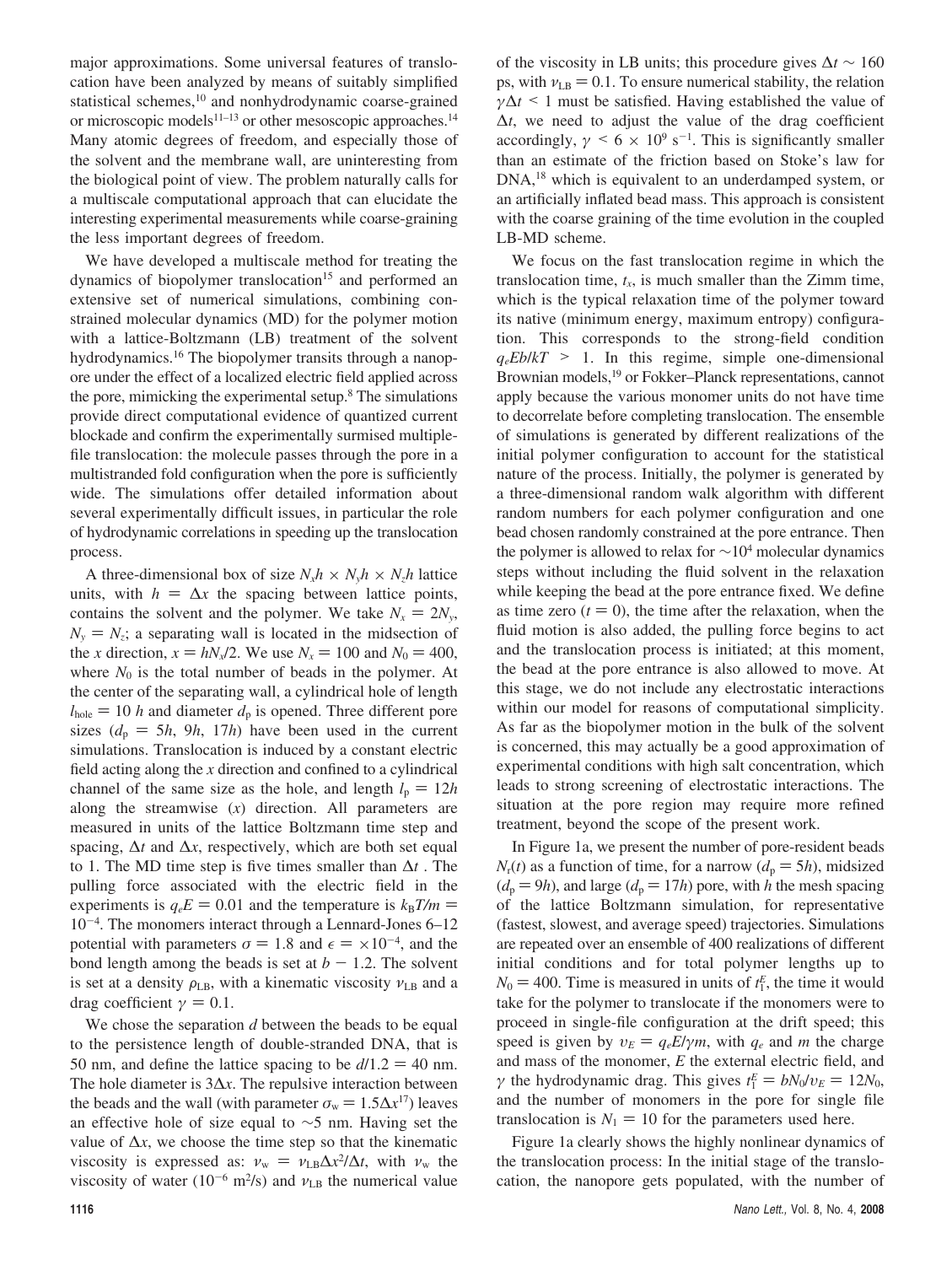

**Figure 1.** Number of resident beads with time for three different pore sizes  $d_p = 5h$ , 9*h*, 17*h* ( $h =$  lattice spacing) and  $N_0 = 400$ . (a) Fastest (minimum time, blue), slowest (maximum time, red), and average speed (most probable time, green) translocation events; the insets show the current blockade for the duration of an event with average speed (green) with the current normalized to the open pore value (1). (b) Histogram  $P(N_r, t)$  of the distribution of  $N_r$  with time: short-time trajectories show multifile character, reaching up to *q*  $\sim$ 2–8 in the initial stage of the translocation depending on the pore size; long-time trajectories show little departure from the singlefile configuration.

resident monomers significantly overshooting the single-file value  $N_1$ , the horizontal dashed lines at heights  $qN_1$  indicating *q*-file ( $q = 1, 2, 3$ , ) translocation. The range of  $q$  explored by the translocation trajectories grows approximately with the cross-section of the pore, going from  $q \sim 2$  for the smallest pore  $d_p = 5h$  up to  $q \sim 8$  for the largest one  $d_p = 17h$ . Note that these values correspond to about half the maximum allowed *q* number,  $q_{\text{max}} \sim d_p/b$ . The fastest events correspond to the largest *q* value observed, while the slowest events correspond to essentially  $q = 1$  throughout the translocation. It is also noteworthy that the translocation time typically exceeds the single-file value,  $t_1^E$ , except for the fastest events; for the most probable events,  $q \sim 2$  for all pore sizes, indicating that conservative monomer–monomer interactions produce an effective slow down compared to a single Langevin particle subject to a constant electric drive and frictional drag *γ*.

Figure 1a also presents the current blockade in all three pores for the most probable event in each case, which is the event with a translocation time close to the peak of the distribution over all translocation times. The current blockade is proportional to the number of monomers in the pore per unit area and appears to occur in well-defined steps (quantized). Specifically, these blockades are calculated from the difference between the area of the resident beads,  $\pi(\sigma/2)^2$ , and the total area of the pore,  $\pi(d_p/2)^2$ . To investigate the quantization of the current blockade, we monitored the



**Figure 2.** Scatter plot of the average resident number  $N_r$  vs translocation time (in units of  $t_1^E$ ) for the ensemble of translocation events for three values of the pore diameter,  $d_p = 5h$ , 9*h*, 17*h* and  $N_0 = 400.$ 

distribution of  $N_r(t)$  at various time frame intervals of 100 steps. The resident monomers block the current across the channel so that  $N_r(t)$  conveys a direct measure of the current drop associated with the biopolymer passage through the nanopore. The corresponding histograms  $P(N<sub>p</sub>t)$  for three pore sizes are shown in Figure 1b. At early times, these histograms exhibit a multipeaked structure, which is a clear signature of multifile translocation. As time passes, the multiple peaks recede in favor of a single-peak distribution, close to the single-file value  $N_1 = 10$ . This was found to be a stable attractor for every simulated trajectory, indicating that the tail of the polymer always translocates as a single file.

Collecting all results for the average number of resident monomers  $N_r$  as a function of the translocation time  $t_x$  for the three pore sizes studied, we find a simple relationship, shown in Figure 2. Experiments<sup>7</sup> have reported that the average number of resident atoms  $N_r$  in each translocation event varies approximately inversely with the duration of translocation  $t<sub>x</sub>$ :

$$
\int_0^{t_x} N_{\rm r}(t) \, \mathrm{d}t \equiv \overline{N}_{\rm r} t_x \sim N_0 = \text{const}
$$
 (1)

The single-file asymptote  $N_1 = 10 (q = 1)$  at long times,  $t \gg t_1^E$ , is evident. The short-time asymptote, reaching up to  $A \le a \le 5$ , corresponds to ultrafast translocations  $(t \le t_1^E)$  $4 \leq q \leq 5$ , corresponds to ultrafast translocations  $(t \leq t_1^E)$ <br>occurring in the case of the large-diameter pore  $d = 17h$ occurring in the case of the large-diameter pore,  $d_p = 17h$ . These results are intuitively reasonable because large resident numbers imply that more monomers cross the pore per unit time, hence the translocation becomes faster. The results also support the notion of  $N_r(t)$  as a measure of the time-rate of the translocation,  $dN_T/dt \propto N_r$ , from which the inverse proportionality between  $N_r$  and  $t_x$  is a direct consequence of  $\int_0^{t_x} [dN_T/dt] dt = N_0 = \text{const.}$  In this expression,  $N_T(t)$  is the number of translocated monomers at time t number of translocated monomers at time *t*.

The simulations reveal that solvent *correlated* motion makes a substantial contribution to the translocation energetics. The role of hydrodynamic correlations is best highlighted by computing the work done by the moving fluid on the polymer (we call this the *synergy*,  $W_H$ ) over the entire translocation process as compared to the case of a passive fluid at rest: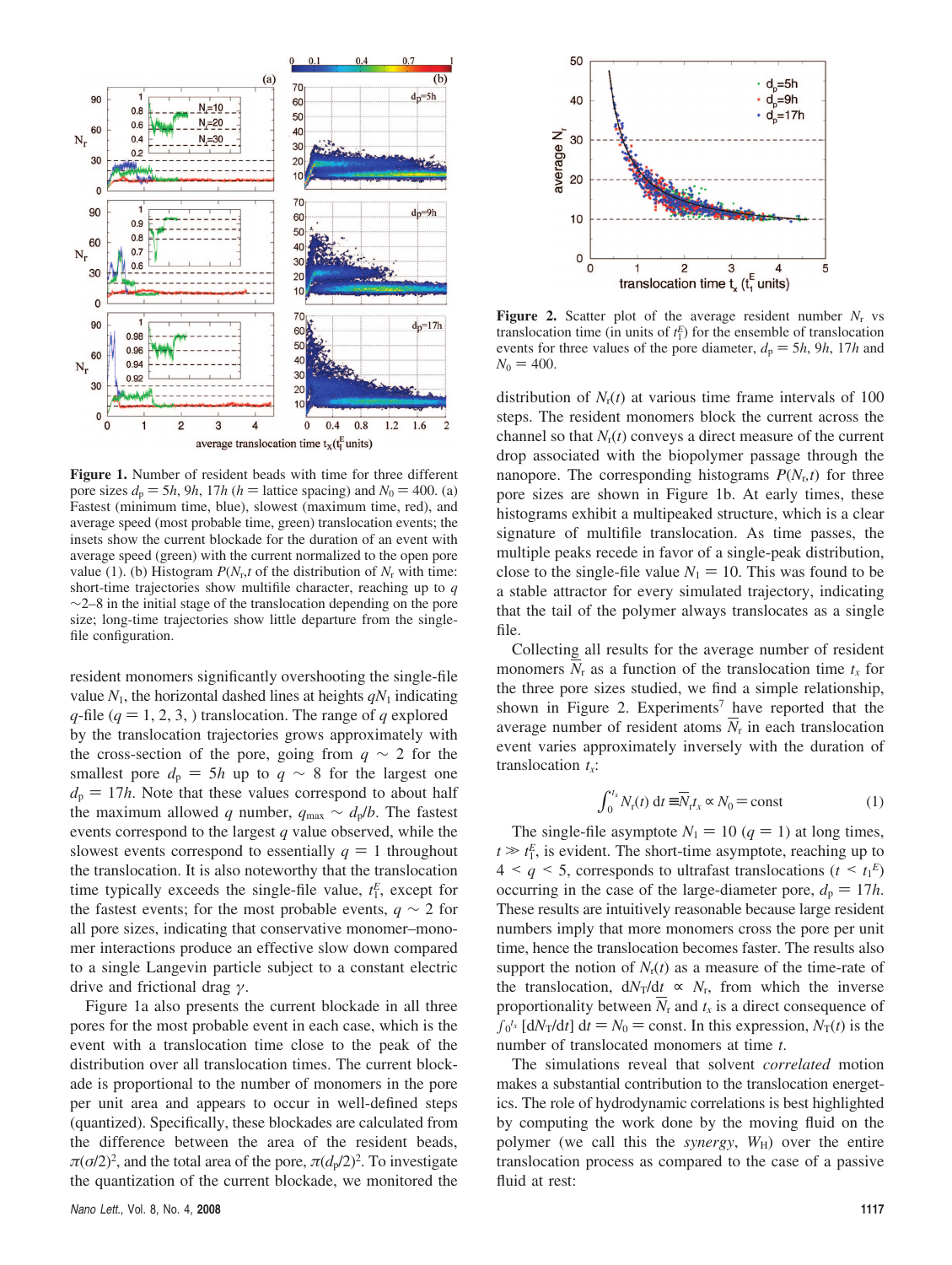

**Figure 3.** Statistical distribution of the work performed by the hydrodynamic and electric field during translocation events. The vertical dotted line corresponds to the work  $W_1^E$  done by the electric field on polymers that translocate single file.

$$
W_{\rm H}(t_x) = \gamma \int_0^{t_x} \sum_{i=1}^{N_0} \overrightarrow{u_i}(t) \cdot \overrightarrow{v_i}(t) dt
$$
 (2)

where  $\vec{v}_i$  is the velocity of monomer *i* and  $\vec{u}_i$  is the fluid velocity at the position of monomer *i*. For the sake of comparison, it is also instructive to contrast  $W_H$  with the corresponding work done by the electric field

$$
W_{\rm E}(t_x) = q_e \int_0^{t_x} \sum_{i=1}^{N_{\rm r}(t)} \vec{E} \cdot \vec{v}_i(t) dt
$$
 (3)

where the sum extends over the resident monomers only because the electric field is applied at the pore region only. These statistically averaged values of  $W_H$  and  $W_E$  reveal a number of interesting features (see Figure 3). First,  $W_H$  is always positive, clearly showing that hydrodynamic correlations provide a *cooperative background*, as compared to the case of a passive "ether" medium  $(\vec{u} = 0)$ . Second, we observe that the  $W_{\rm E}$  has a much narrower distribution of values than  $W_{\text{H}}$ , reflecting the ordered structure of the biopolymer as it passes through the nanopore as compared to its off-pore morphology. It is useful to introduce the work done by the electric field on molecules that translocate singlefile and proceed through the pore at speed  $v<sub>E</sub>$ ,  $W_1^E = q_e EN_1v_Et_1^E = bq_e EN_1N_0$ . In the absence of any other interaction a *a*-file translocation at speed  $v_E$  would complete interaction, a  $q$ -file translocation at speed  $v<sub>E</sub>$  would complete in a time  $t_x(q) = t_1^E/q$  under an electric work  $qW_1^E$ . In the present simulations  $W_1^E = 0.12N_0$  thereby  $W_1^E = 48$  for  $N_0$ present simulations,  $W_1^E = 0.12N_0$ , thereby  $W_1^E = 48$  for  $N_0$ <br>= 400 Interestingly the distribution of  $W_E$  values is highly  $=$  400. Interestingly, the distribution of  $W<sub>E</sub>$  values is highly peaked at a value very close to  $W_1^E$ . The observation that *W*  $\sim$  *W*<sub>1</sub><sup>E</sup> implies that  $qv_x(q)t_x(q) \approx v_E t_1^E$ , and because the simulations show that  $t_x(q) \ge t_1^E$ , the conclusion is that  $v_x(q) \le t_E E/a$  indicating that collective motion of the monomers < *<sup>υ</sup>E*/*q*, indicating that collective motion of the monomers slows down the process.

A major asset of numerical simulations for the study of translocation processes is the direct access to visualization of the morphology of the translocating chain. As an example, we show in Figure 4 a typical "snapshot" at a time when about 65% of the monomers have already passed through the pore of a translocating 2-folded chain of  $N_0 = 400$  beads. In the same figure, we show for comparison an event for the same length, but for single-file translocation (unfolded chain) through a very narrow  $(d_p = 3h)$  and shallow<br>1118

 $(l_p = 1)$  pore. In addition to the polymer conformation, we show isocontours of the magnitude of the hydrodynamic synergy density

$$
w_{\text{H}}(\vec{r};t) = \gamma \sum_{i \in B} \vec{u}_i(t) \cdot \vec{v}_i(t)
$$
 (4)

which is a local (in both space and time) version of the total synergy  $W_H$  defined in eq 2, with  $B(\vec{r})$  a grid cell centered around location  $\vec{r} = (x, y, z)$ . The contours of  $w_H(\vec{r})$  illustrate the cooperative nature of the hydrodynamic field, with regions of high comoving flow surrounding the translocating polymer and assisting its motion. This is suggestive of the notion of an "effective" polymer, dressed with the hydrodynamic synergy field, which acts as a self-consistent lubricant, helping the polymer to negotiate a faster passage through the nanopore.

We further investigate this issue by inspecting the average (over an ensemble of 400 realizations) translocation time,  $\langle t_x \rangle$ , as a function of the polymer length, with and without hydrodynamics. The results are shown in Figure 5: hydrodynamics consistently accelerates the translocation by roughly 30% percent. More intuitively, hydrodynamics literally renormalizes the diameter of the pore: as is clearly visible



**Figure 4.** Left panel: a typical 2-folded polymer configuration  $(d_p)$  $= 9h$ ), at time where 65% of the  $N_0 = 400$  total beads have already translocated from right to left; colored contours show the magnitude of the corresponding hydrodynamic synergy field (only five of the nine wall layers are shown). Right panel: a single-file translocation event for a narrow and shallow pore  $(d_p = 3h$ ,  $l_p = 1h$ ) with 60% of the beads translocated and the corresponding magnitude of the synergy.



**Figure 5.** Average translocation time as a function of polymer length with (closed circles) and without (open squares) hydrodynamic interactions. Colors correspond to different pore diameters  $d_p = 5h$  (green solid line), 9*h* (red dotted line), and 17*h* (blue dashed line). Black triangles indicate the value of the single-file translocation time  $t_1^E$  for each value of  $N_0$  with hydrodynamics (all numbers are scaled to the value of  $t_1^E$  for  $N_0 = 400$ ).